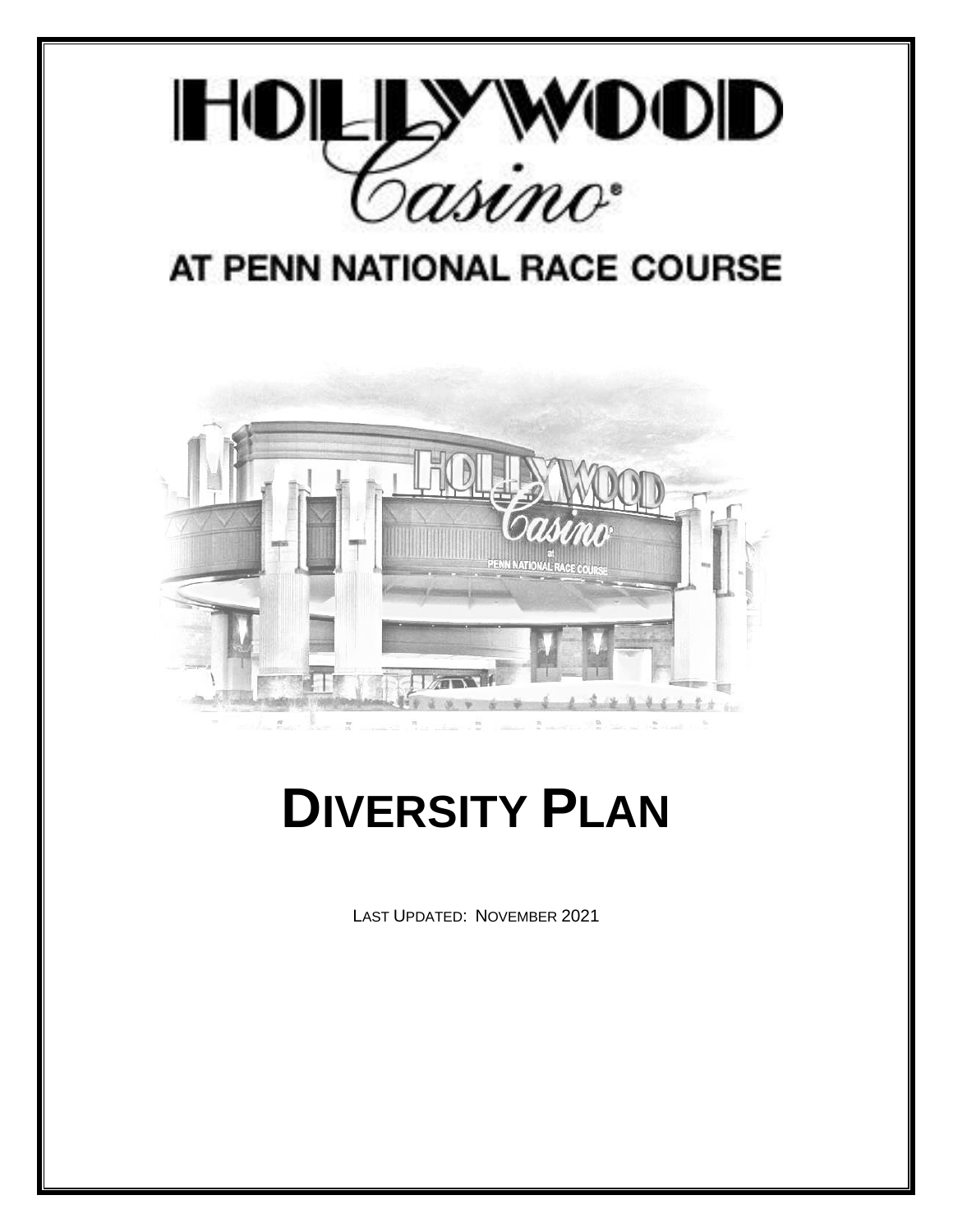

LAST UPDATED: NOVEMBER 2021

#### **TABLE OF CONTENTS**

| <b>INTRODUCTION</b>                          |    |
|----------------------------------------------|----|
| <b>EXECUTIVE SUMMARY</b>                     |    |
| <b>DEFINITIONS</b>                           |    |
| <b>CONSTRUCTION</b>                          |    |
| <b>PROCUREMENT / VENDOR PURCHASING</b>       |    |
| <b>EMPLOYMENT / WORKFORCE DIVERSITY</b>      |    |
| COMMUNITY AFFAIRS / CHARITABLE CONTRIBUTIONS |    |
| CONCLUSION                                   | 12 |
| APPENDIX A-EQUAL EMPLOYMENT OPPORTUNITY      |    |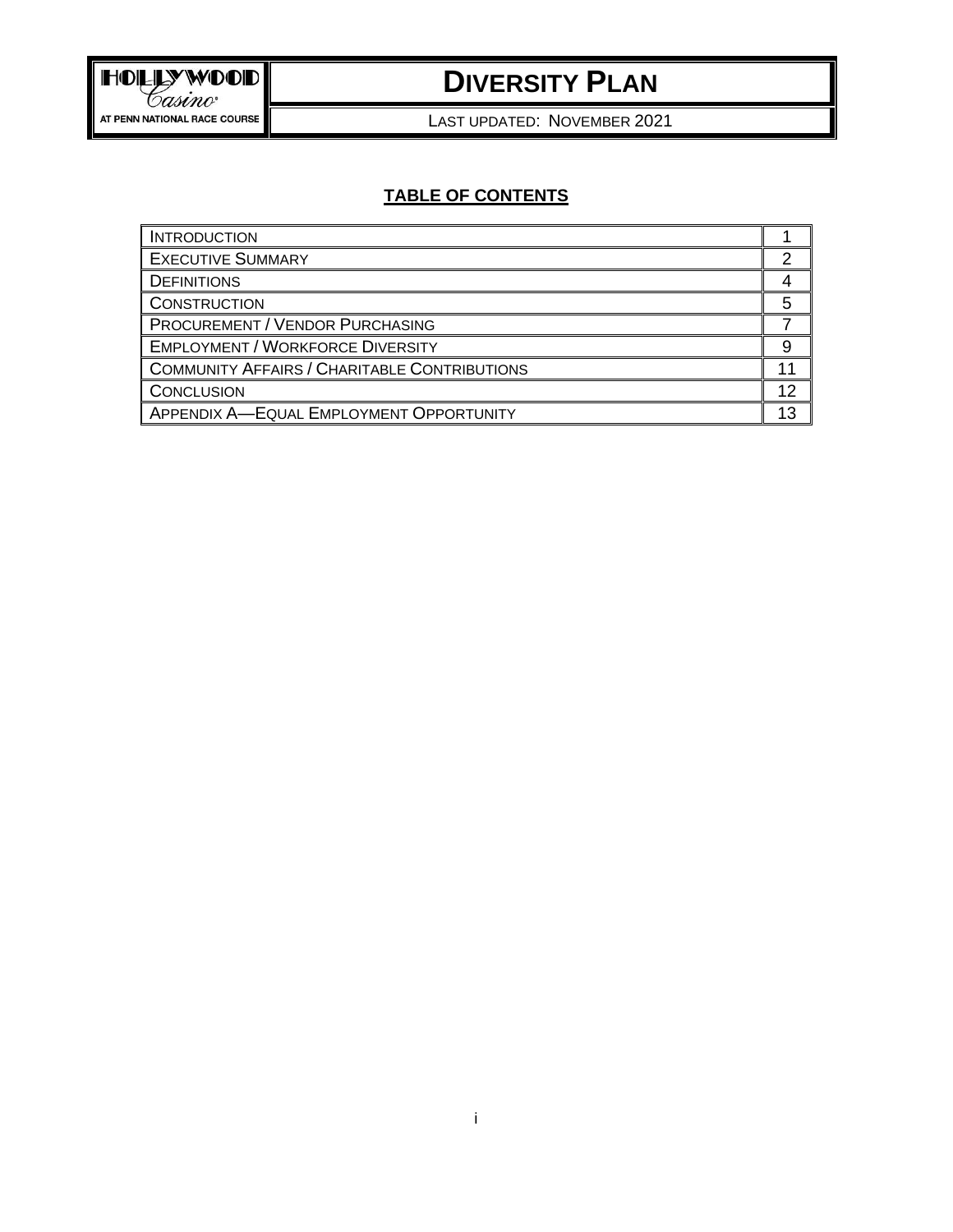LAST UPDATED: NOVEMBER 2021

### <span id="page-2-0"></span>**INTRODUCTION**

Hollywood Casino at Penn National Race Course ("HCPN") is pleased to present this Diversity Plan for 2020 - 2021. As an entertainment destination for a diverse community, we are committed to fostering a workplace which champions diversity and inclusion.

HCPN is central Pennsylvania's only fully-integrated racing and gaming facility. The racetrack opened in 1972 followed by the casino on February 12, 2008. HCPN comprises a five-story, 365,000 square foot facility featuring:

- Over 1,700 slot machines
- 75 Table Games
- Sports Wagering
- Live thoroughbred racing and full-card simulcasting year-round
- Interactive gaming
- Live and electronic entertainment
- Meeting/conference rooms (6,500 SF)
- Coffee Shop/Retail
- Five-story parking garage
- Valet parking
- Dining Venues

From its inception, HCPN has embraced the integral role of diversity. This Diversity Plan has been developed to outline the key aspects of our commitment to this important objective. The goals underlying this Diversity Plan are to ensure equal opportunity and to promote diversity in a manner reflective of the local community.

While the Plan refers frequently to "MBE" and "WBE" companies, the inclusive diversity philosophy of HCPN is intended to be more far reaching than simply the inclusion of minorities and women. Our philosophy is to maximize the concept of inclusiveness in building our employment base and supplier network. This Diversity Plan refers to this broader concept of inclusion by the designation "other diverse groups".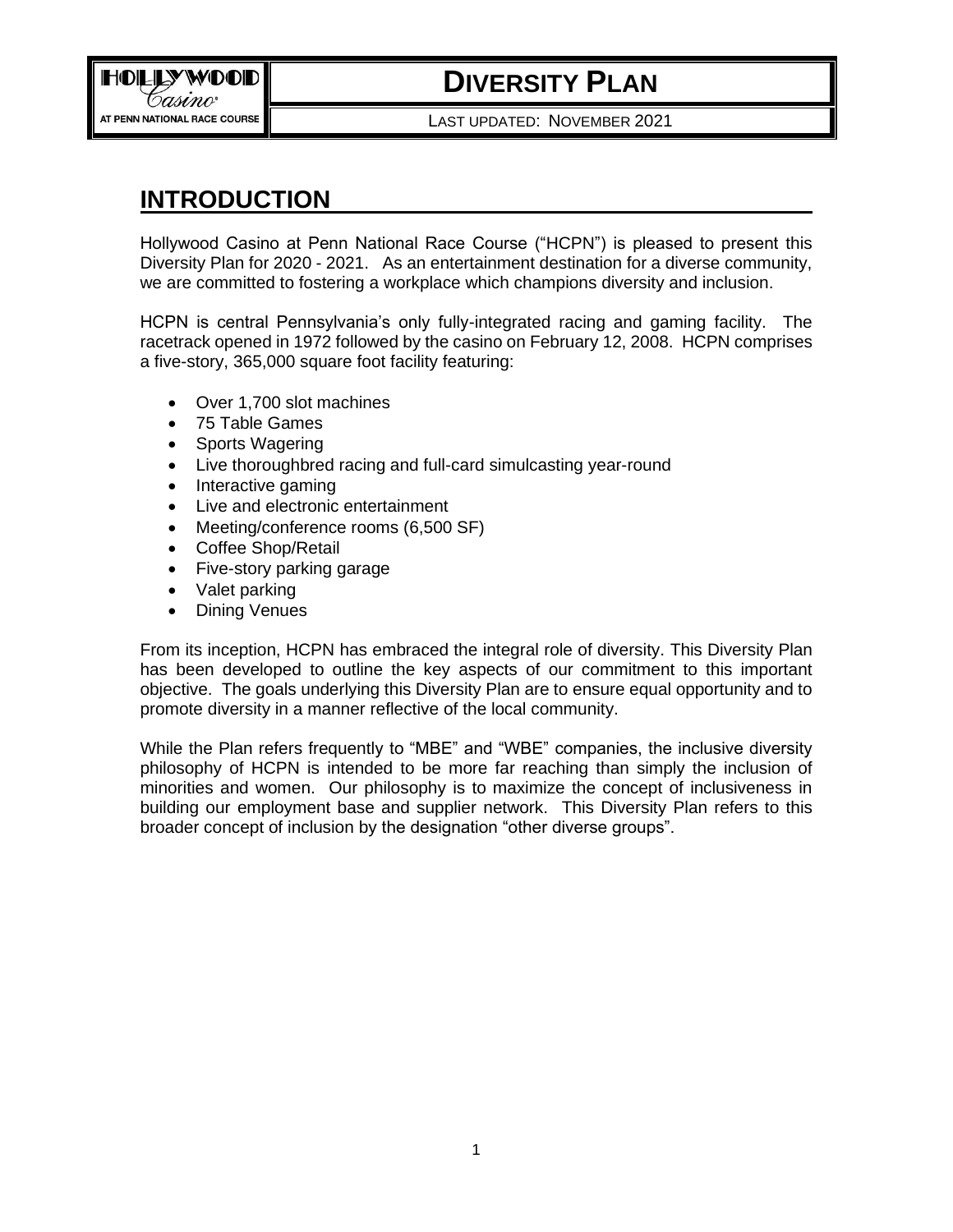<span id="page-3-0"></span>LAST UPDATED: NOVEMBER 2021

### **EXECUTIVE SUMMARY**

#### PURPOSE

This Plan describes HCPN's commitment to diversity relative to the construction and operation of the property. The Plan outlines specific procedures aimed at ensuring equal opportunity and diversity in employment, contracting, operations and community relations. The Plan emphasizes our commitment to diversity as it relates to our employees, our vendors, our business partners and our community. In sum, we appreciate and respect diversity in all aspects of our business operations and we look forward to supporting and participating in the local community as we build a regional engine of economic growth.

#### REPORTING STRUCTURE

HCPN established its Diversity Committee in June 2007 to oversee all diversity initiatives for the company. The Committee is responsible for advancing the diversity and inclusion strategy by setting strategic direction and managing all aspects of the strategy. The Vice President and General Manager chairs the Committee, which is comprised of members of senior management.

The Director of Compliance has been designated HCPN's diversity officer.

#### STRATEGY FOR SUCCESS

HCPN seeks to achieve its twin goals of ensuring equal opportunity and promoting diversity in a manner that reflects and includes the local community. The four focus areas of this Plan are:

- Construction
	- o Build and enhance relationships within the community to raise awareness and identify qualified contractors and suppliers.
	- $\circ$  Include minority and women business enterprises, as well as other diverse groups in planned new construction and expansion projects.
- Procurement/Vendor Purchasing
	- $\circ$  Build and enhance relationships within the community to raise awareness and identify qualified vendors.
	- $\circ$  Ensure that all qualified vendors are given equal access to bid on our business.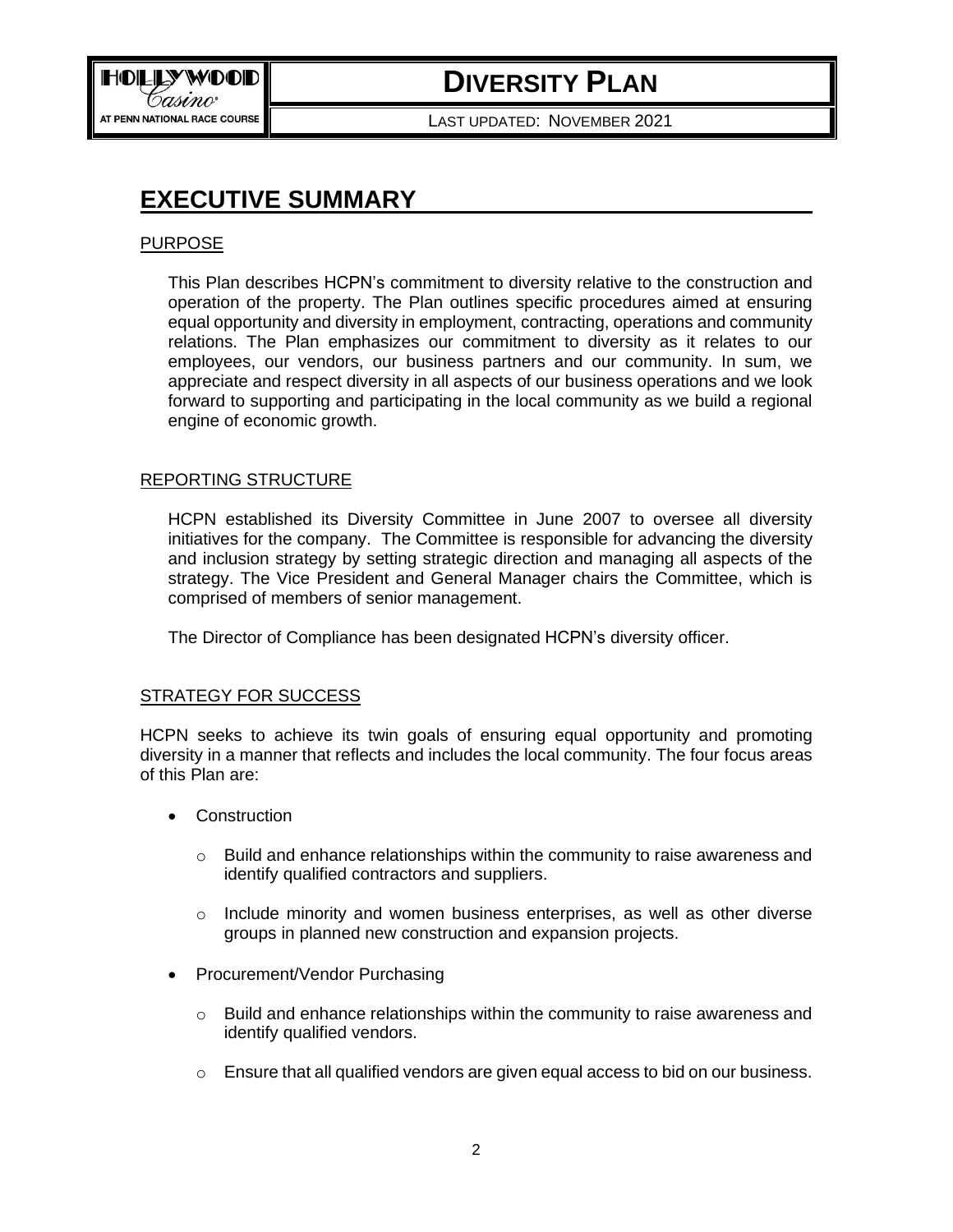LAST UPDATED: NOVEMBER 2021

- Employment
	- o Build and enhance relationships within the community to raise awareness and identify potential candidates for employment.
	- o Foster an inclusive work environment that results in both personal and business success.
- Community Involvement
	- o Support our community and be a responsible corporate citizen.
	- o Encourage participation in community initiatives across the entire organization.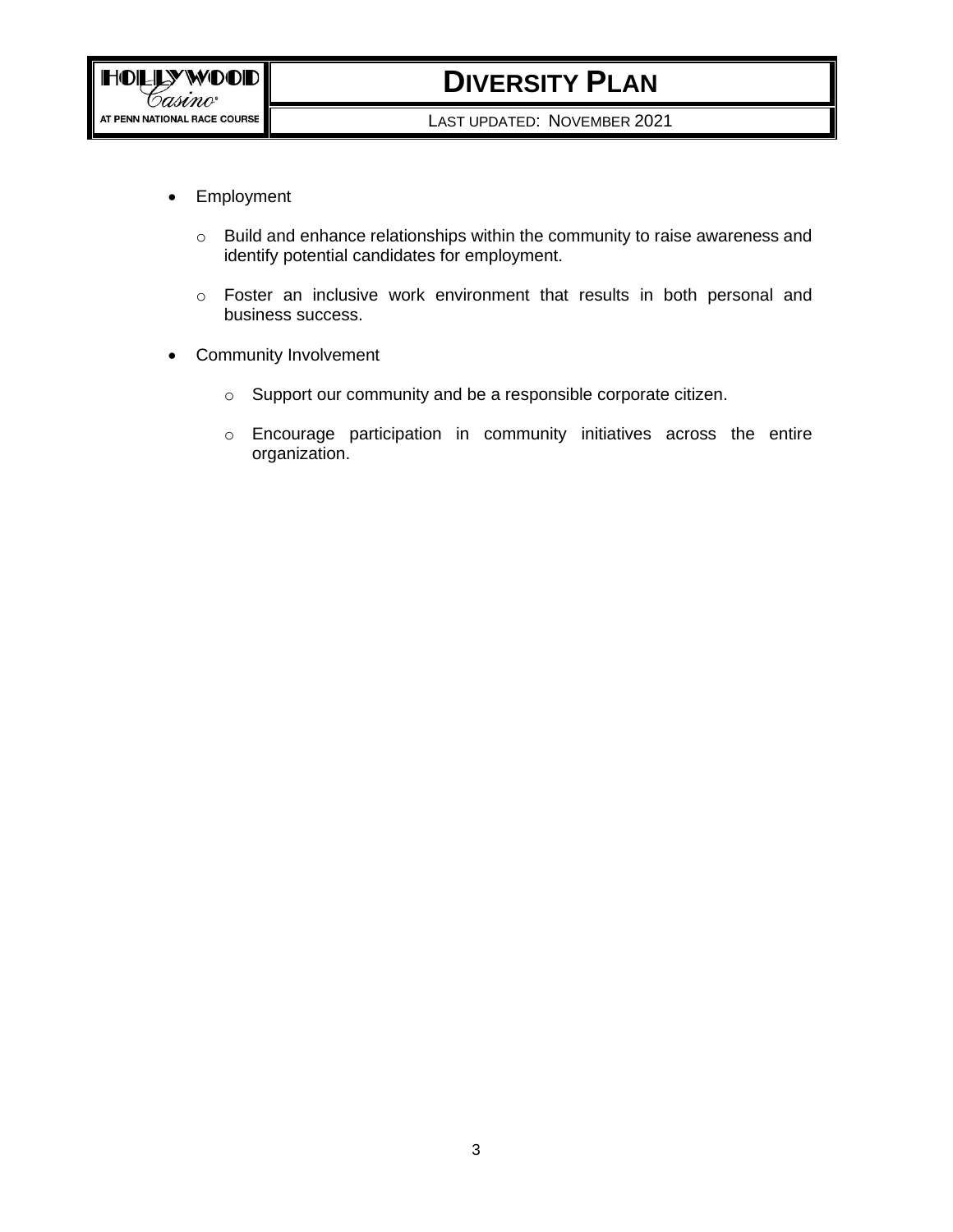

LAST UPDATED: NOVEMBER 2021

### <span id="page-5-0"></span>**DEFINITIONS**

Diversity refers to the variety of backgrounds and characteristics found in society today; thus, it embraces all aspects of human similarities and differences. While HCPN supports diversity as an inclusion concept, considerable attention is given to individuals and groups that historically have been adversely affected. For purposes of this Plan, diversity specifically focuses on differences among people with respect to age, sex, culture, race, ethnicity religion, color, disability, national origin, ancestry, sexual orientation and veteran status.

#### **MINORITY**

For purposes of MBEs and WBEs, a minority is an individual who is a member of the following ethnic groups: African American, Asian American, Hispanic American, Native American/Pacific Islander, Two or More Races, and females regardless of race or ethnicity.

#### MINORITY BUSINESS ENTERPRISE ("MBE") AND WOMAN BUSINESS ENTERPRISE ("WBE")

Minority and female business enterprises that meet the guidelines set by the Pennsylvania Department of General Services Bureau of Minority and Women Business Opportunity or other similar organization.

#### PARTICIPATION PLAN

An obligation imposed by a licensed entity or applicant as part of its contract with a contractor that requires the contractor to perform the contract through the utilization of minority or women owned business enterprises.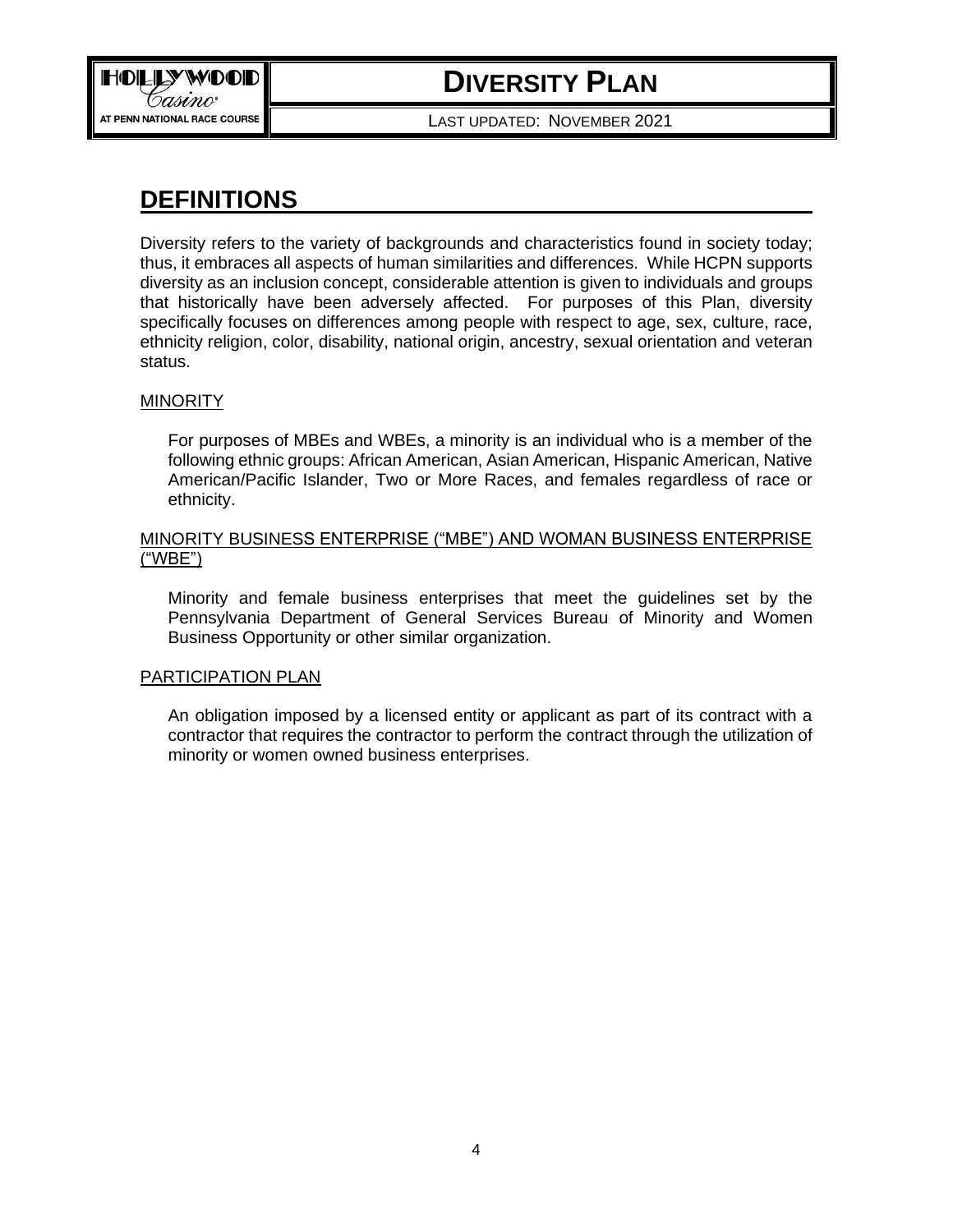

LAST UPDATED: NOVEMBER 2021

### <span id="page-6-0"></span>**CONSTRUCTION**

#### CONSTRUCTION MISSION

Inclusion of minority businesses and other diverse groups on major construction projects in central Pennsylvania is an important issue for the local minority community and for HCPN. The proactive approach used to address minority participation during the initial casino build out resulted in both successful inclusion of minority businesses and the successful completion of the project. Future construction projects at HCPN will utilize the same proactive approach.

#### GOOD FAITH PLAN FOR MINORITY CONSTRUCTION PARTICIPATION

Future construction projects will maximize the opportunity for minority participation by utilizing the successful techniques and practices employed during the initial casino build out including, but not limited to:

- Selection of third-party and in-house construction managers, through an interview process, who share HCPN commitment to minority participation.
- Utilization of diversity consultants with knowledge of the central Pennsylvania construction market. For the initial construction project, such consulting resources included Young & Company and the African American Chamber of Commerce for Central Pennsylvania.
- Close and continuous coordination with property-level and corporate purchasing departments as well as corporate Government Affairs department.
- Use of Commonwealth of Pennsylvania, PA Gaming Control Board and other resources and databases to identify capable minority contractors and suppliers.
- Continuation of specific procedures and processes that require construction managers to demonstrate efforts to identify minority contractors and suppliers before work is awarded.
- Effective upfront requirements on the part of construction managers to provide minority contractors and suppliers as well as reporting procedures to track commitments to, and dollars expended for, such minority contractors and suppliers.
- Increased concentration and coordination with construction managers to identify 2nd and 3rd tier subcontractor and supplier opportunities.
- Diligent tracking to ensure the fulfillment of minority contractor and supplier commitments made by construction managers and 1st tier subcontractors.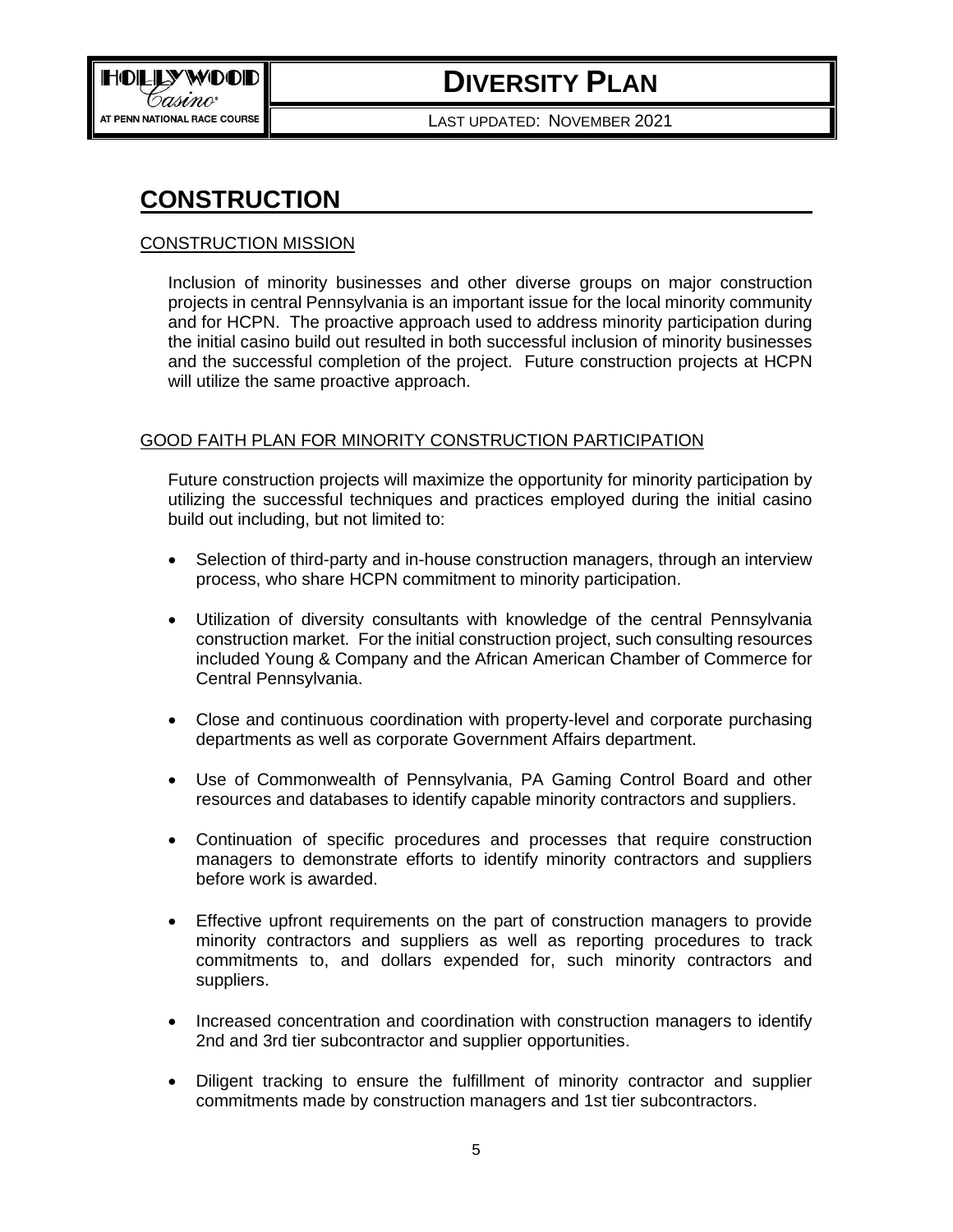LAST UPDATED: NOVEMBER 2021

- Close coordination with construction managers to improve the on-site labor component of commitments made to minority contractors and suppliers.
- Periodic reporting of our minority commitment and fulfillment results to the Hollywood.
- Casino Diversity Committee, the PA Gaming Control Board and other involved parties.

#### CONSTRUCTION GOAL

Absent a major expansion of the initial build facility, construction projects over the next few years are likely to be smaller in scope and involve varied work plans. As a result, continued success for the inclusion of minority contractors and suppliers in construction projects requires use of the specific steps outlined above, continuation of relationships developed during the initial build out and constant cooperation with property and corporate purchasing departments to expand HCPN's network of minority contractors and suppliers.

Completed projects for 2010 included the addition of table games. Completed projects for 2011 included improvements to the barns and backside areas of the racing facilities and new directional signage for public areas. Completed projects for 2012 included new electric service for the backside, uninterrupted power supply (UPS) for the casino floor, and installation of a fire suppression system for electrical rooms. Completed projects for 2014 included new grooms quarters on the backside of the property. Completed projects for 2015 included conversion of Hollywood on the Roof to "H Lounge" and conversion of Rodeo Drive Gift Shop to "Hollywood and Grind". No major construction projects were completed in 2016 or 2017. Completed projects for 2018 included conversion of the simulcast theater into a joint simulcast theater and sports book and a complete gut and rebuild of the food court into The Eatery Modern Food Hall by Fabio Viviani. Both projects were completed during the fourth quarter of 2018 by Kinsey Construction as well as HCPN's in-house Facilities Department. Completed projects for 2019 included bathroom renovations completed by Forest Grove Enterprises and conversion of Hollywood & Grind to a myChoice VIP services lounge by HCPN's in-house Facilities Department. There were no completed projects in 2020 due to the COVID-19 pandemic. In 2021, HCPN commenced re-construction of its Epic Buffet space into Barstool Sportsbook with W.E. O'Neill serving as the general contractor on the project.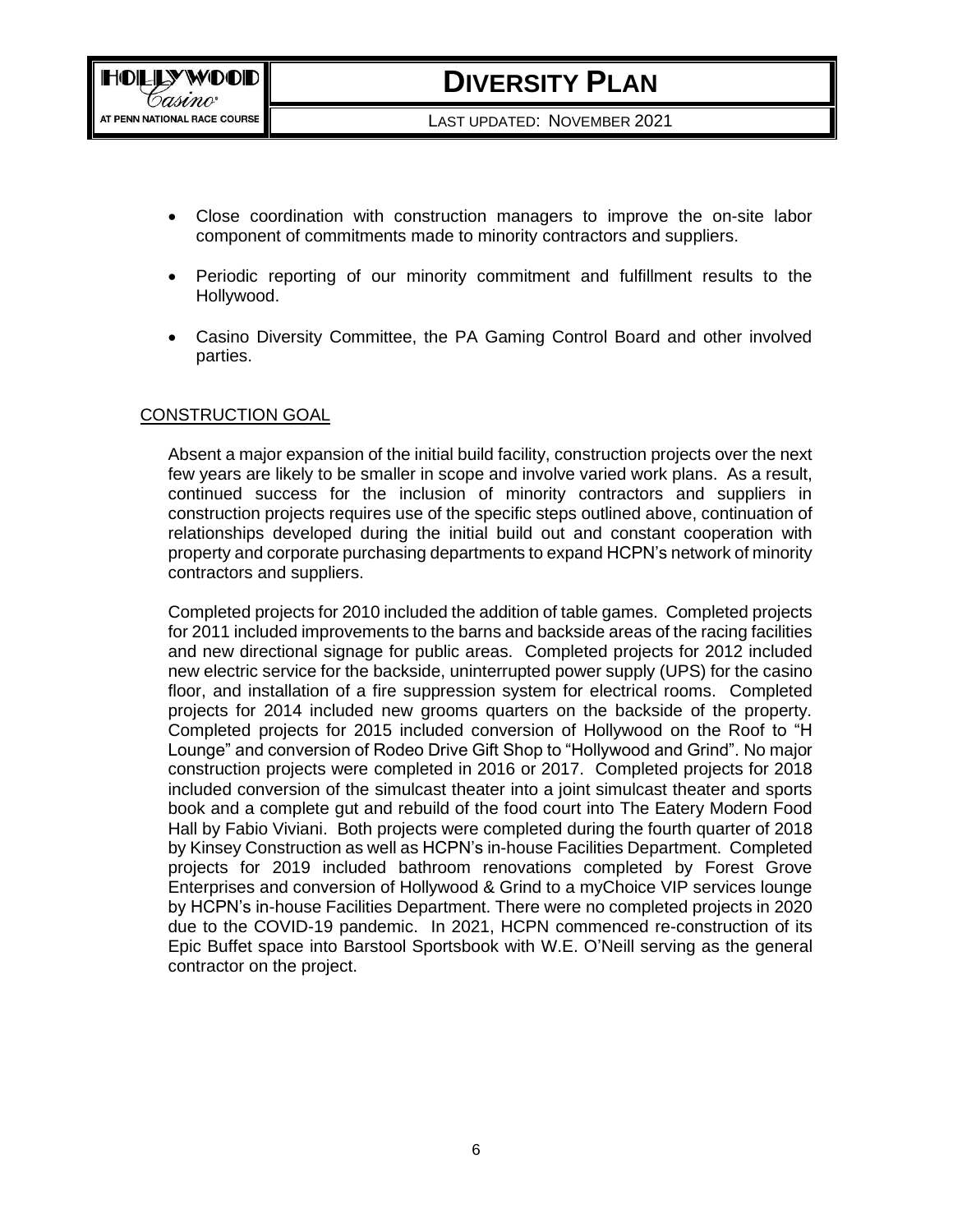<span id="page-8-0"></span>LAST UPDATED: NOVEMBER 2021

### **PROCUREMENT / VENDOR PURCHASING**

#### PURCHASING MISSION

HCPN considers quality, service, dependability and price as the main components of any vendor relationship. HCPN pledges to partner, wherever possible, with minority and woman vendors, as well as other diverse groups, to create a mutually beneficial business climate. HCPN's goal is to ensure that all qualified vendors are given equal opportunity to bid on products and services utilized at the HCPN.

#### GOOD FAITH PLAN FOR MINORITY VENDOR PARTICIPATION

HCPN diverse vendor purchasing initiatives include:

- Utilizing the Pennsylvania Department of General Services Bureau of Minority and Women Business Opportunity business directory and database.
- Creating a "Vendor Opportunities," point-of-sale brochure to summarize our diverse vendor purchasing program, available upon request.
- Participating in Pennsylvania Department of General Services Bureau of Minority and Women Business Opportunity development events.
- Attending and supporting Pennsylvania regional minority business fairs organized by the Eastern Minority Supplier Diversity Council, the Pennsylvania Diversity Colation, the Greater Harrisburg NAACP, the African-American Chamber of Commerce and the Harrisburg Regional Chamber of Commerce.
- Periodically reviewing the Pennsylvania Department of General Services Bureau of Minority and Women Business Opportunity list of approved vendors.
- Providing access to the applications and contact information of the Pennsylvania Department of General Services Bureau of Minority and Women Business.
- Creating a mentoring environment that helps new vendors understand the daily workings of the property's operations.
- Requesting user departments to review their annual budgets for purchasing opportunities, working with the minority database and reaching out to those minority suppliers provided by the purchasing staff.
- Establishing a reasonable payment plan, agreed upon by both the vendor and the Purchasing Department after review of the financial status of diverse vendors.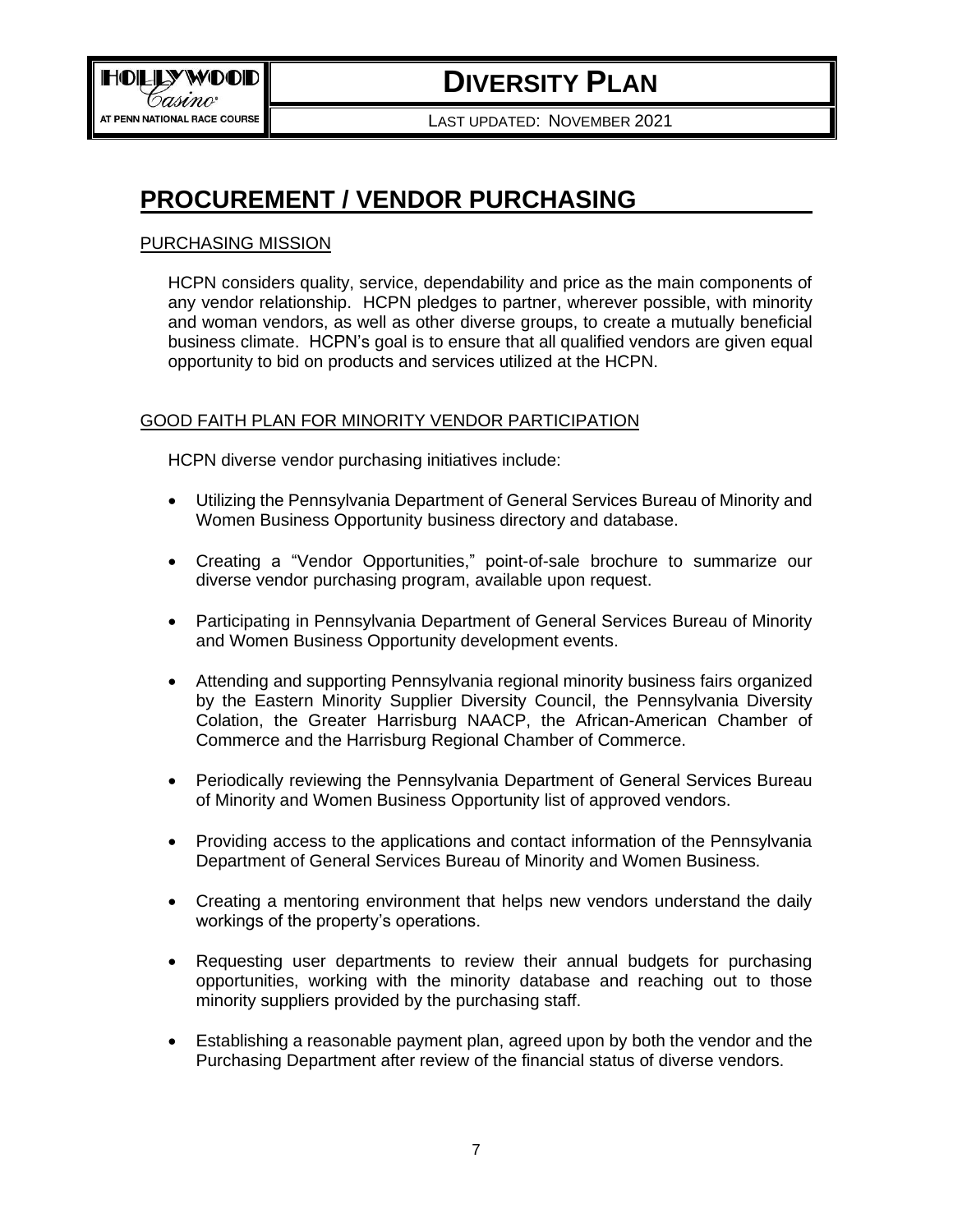LAST UPDATED: NOVEMBER 2021

- Considering minority and women-owned business enterprises when reviewing Capital Expenditure projects.
- Direct diverse vendors to register online at www.pngamingvendors.com to become visible to both Penn National Gaming corporate procurement and other PNG properties.

#### VENDOR REQUIREMENTS

Vendors wishing to do business with HCPN are required to complete a vendor registration packet before any contract or purchase orders are issued. No business is conducted or counted towards our purchasing procurement dollars unless the vendor packet is on file and complete. Vendors are licensed in accordance with the PA Gaming Control Board's regulations. HCPN additionally reserves the right to complete a due diligence background check on any vendor.

#### PURCHASING OBJECTIVE

HCPN's extensive efforts to identify, train and assist MBEs, WBEs, as well as other diverse groups of potential vendors results in a roster of vendors that maximizes diversity and is reasonably reflective of and inclusive of the local community.

#### MARKETING, PROMOTIONS, AND ENTERTAINMENT

HCPN's Marketing Department endeavors to incorporate diversity in all aspects of its operations including working with minority vendors, supporting the property's community outreach efforts, and incorporating diversity in its communications materials and on-property entertainment. HCPN's advertising messages, collateral, on-property signage, direct mail, web site, and featured video and live entertainment strive to project a message that all are welcome at HCPN.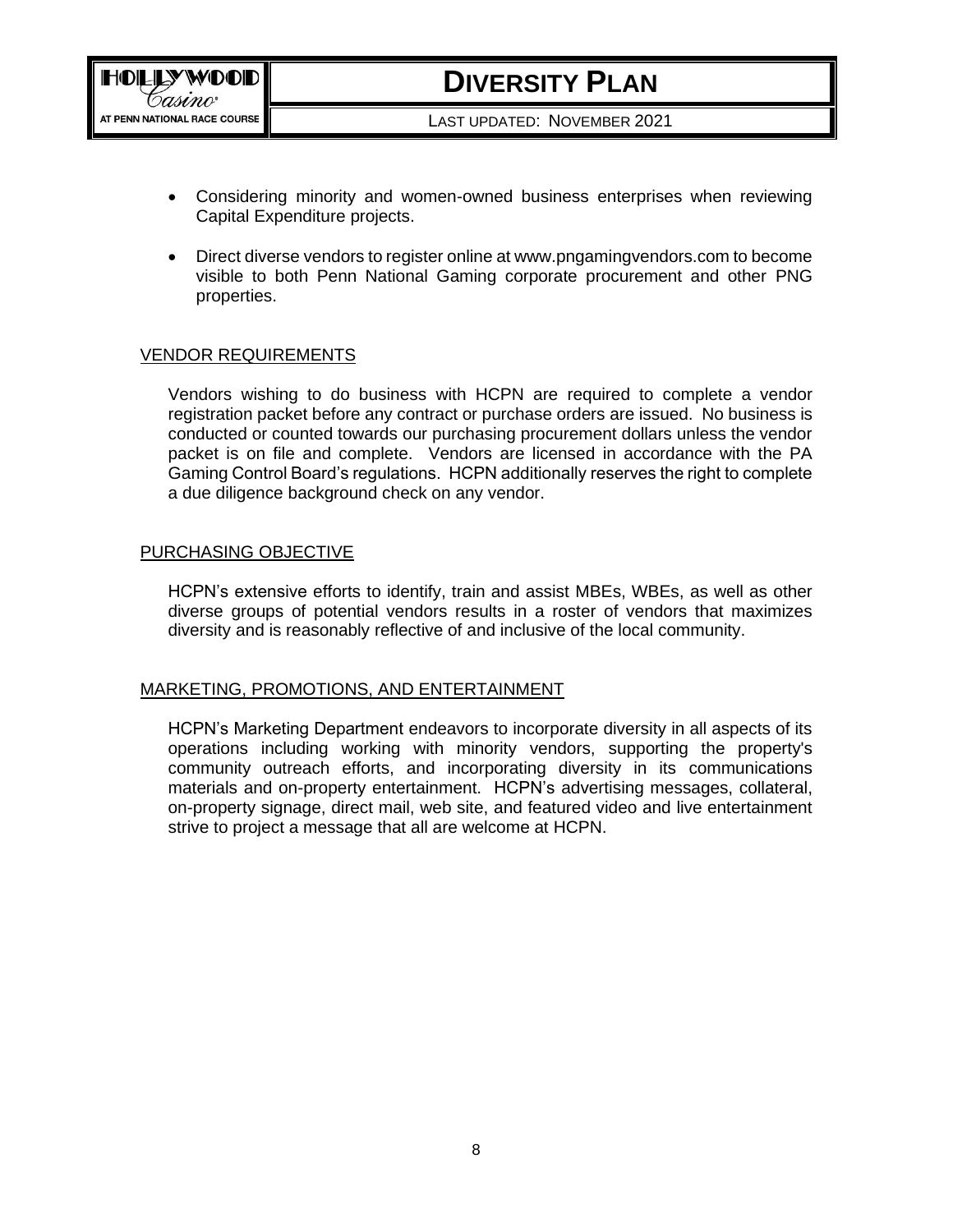<span id="page-10-0"></span>LAST UPDATED: NOVEMBER 2021

### **EMPLOYMENT / WORKFORCE DIVERSITY**

#### EMPLOYMENT MISSION

HCPN is committed to recruiting, developing and retaining the best employees regardless of race, color, religious creed, ancestry, age, sex (including pregnancy, childbirth and related medical conditions), national origin, disability (includes physical or mental impairment and use of a service animal), status as GED holder (vs. high school diploma holder), HIV/AIDS status or military status. HCPN strives to create a diverse work environment that fully capitalizes on the abilities, skills, and potential of our employees. This diversity provides a deep understanding of our guests' needs and supports creative and innovative process development.

HCPN's recruiting efforts include, but are not limited to:

- On-site job fairs spotlighting different departments;
- Attendance at community job fairs sponsored by local institutions of higher education, trade schools, media, and diversity groups;
- Membership in area chambers of commerce;
- Executive leadership speaking at local institutions of higher education and trade schools;
- Property tours for students of local institutions of higher education and trade schools;
- Posting jobs in newsprint, radio, tv/media, and internet

#### EMPLOYMENT GOALS

HCPN continues to strive to maintain a workforce that reasonably reflects the diversity of its community and surrounding areas.

#### TRAINING, DEVELOPMENT & RETENTION EFFORTS

HCPN's education and training efforts focus on developing a high-functioning, serviceoriented diverse workforce. HCPN provides hiring best practice training to ensure consistency with its EEO recruiting and hiring practices. HCPN conducts diversity training designed to foster a welcoming environment for all and reinforce respect in the workplace. HCPN also provides development to its management team with an emphasis on managing a diverse workforce by reinforcing consistency and fairness in the workplace, generational diversity, cultural diversity, and how to manage effective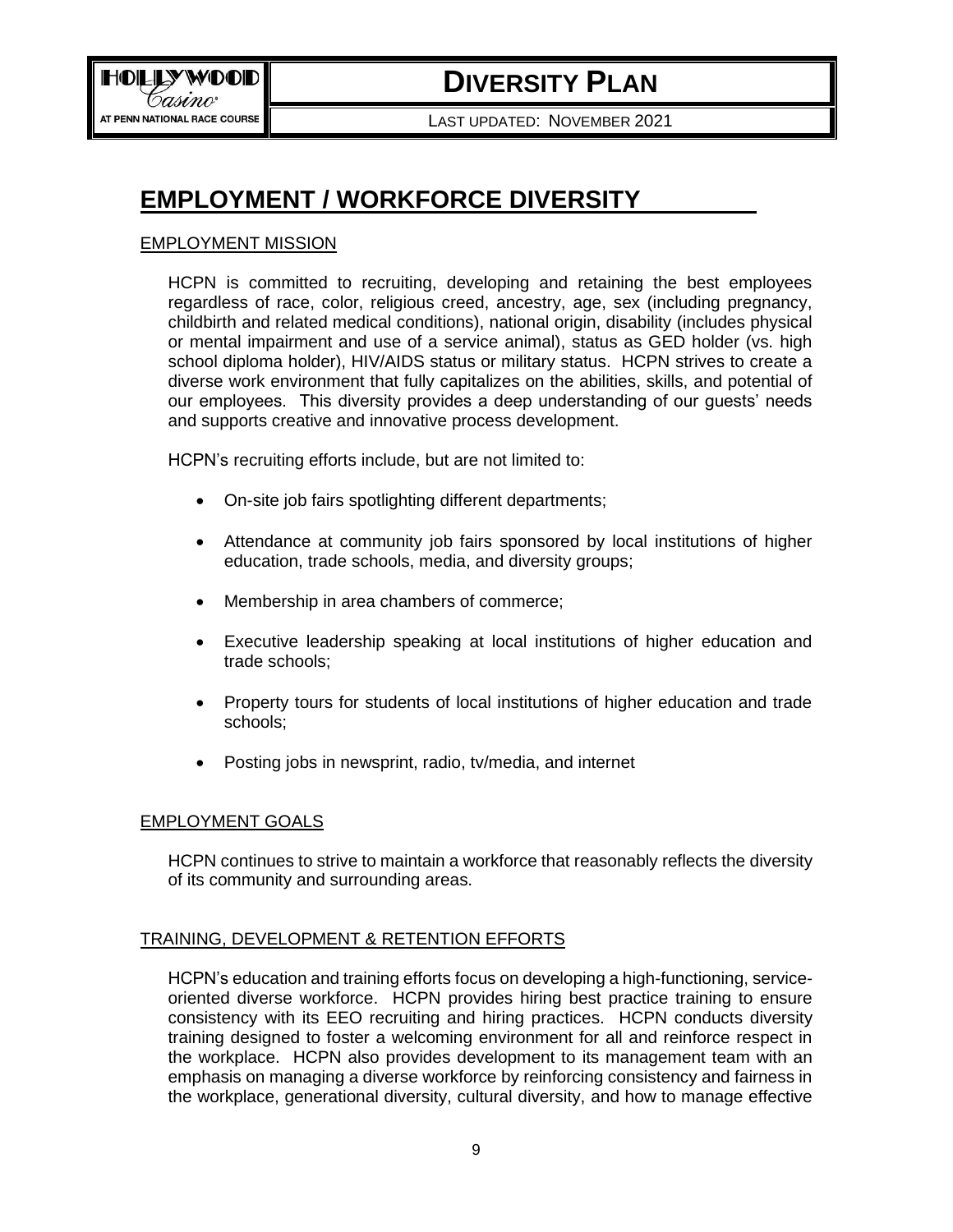

LAST UPDATED: NOVEMBER 2021

teams in a service environment. HCPN provides team members with departmental training that allows them to successfully integrate into their new departments.

#### WORKPLACE INCLUSION

HCPN's management team is responsible for fostering an inclusive environment where all team members feel valued and respected. Leadership is expected to consider diverse perspectives in decisions affecting team members. Leadership is expected to foster an environment that inspires and engages team members to reach their full career potential. Leadership is expected to truly get to know and learn about their team members and maintain a two-way dialogue. At least annually, team members complete engagement surveys to provide their feedback, anonymously, as to leadership's performance. Each department is required to engage its team members to create action plans for improvement.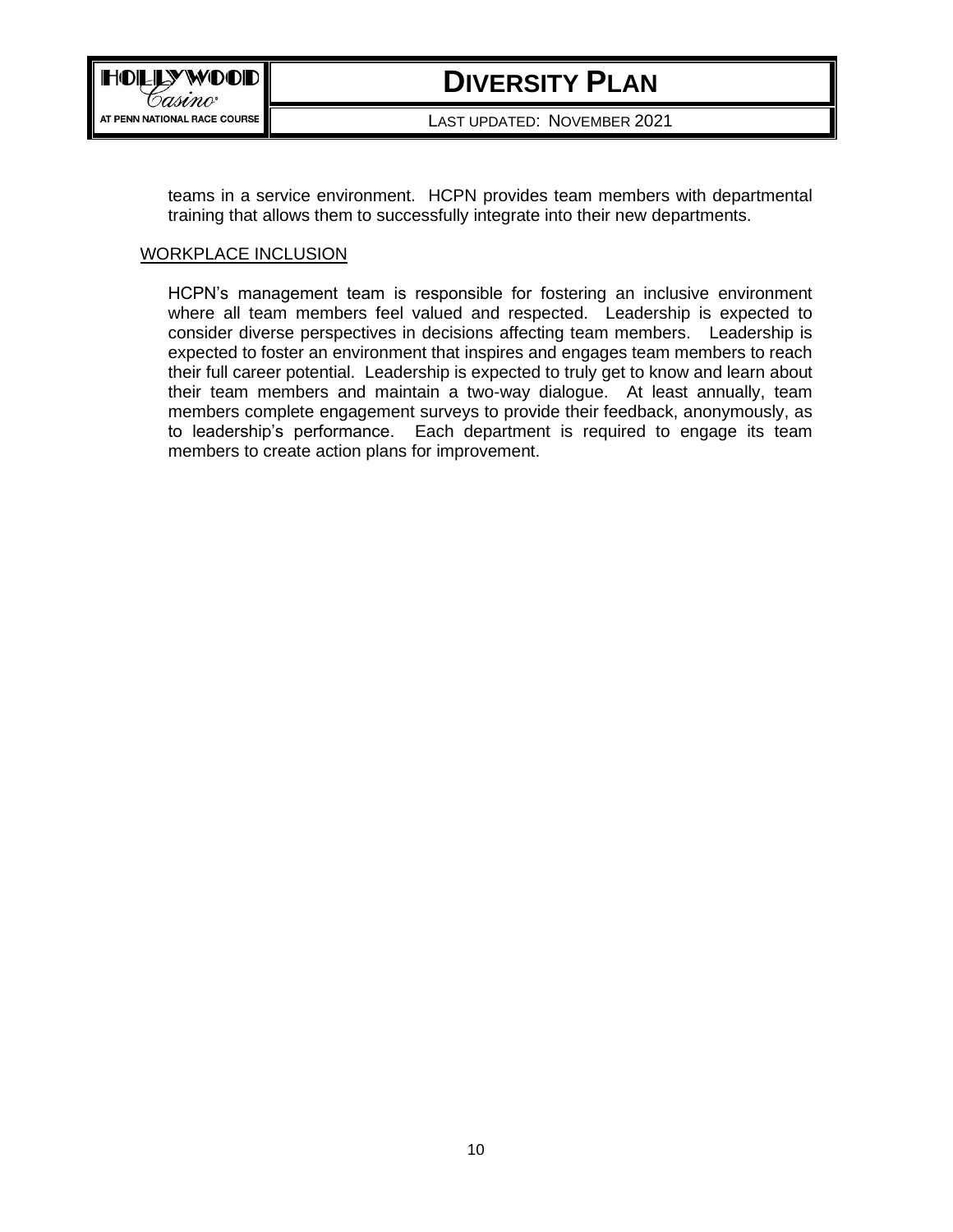

<span id="page-12-0"></span>LAST UPDATED: NOVEMBER 2021

### **COMMUNITY AFFAIRS / CHARITABLE CONTRIBUTIONS**

#### COMMUNITY INVOLVEMENT AND BUILDING TRUST

HCPN continues to find opportunities to be community-minded civic leader in central Pennsylvania. Our commitment to community service is evident in Harrisburg, Lebanon, Lancaster, Cumberland, York, and surrounding communities. We have succeeded in impacting key community service and minority support organizations, not only with financial support but also through the donation of time and hands-on efforts of our team members.

HCPN's premier charity is the American Cancer Society's Relay for Life. In 2021, despite the COVID-19 pandemic, HCPN raised nearly \$32,000 for Relay for Life and has now raised well over \$200,000 for the organization over the last 6 years. HCPN hosted Relay for Life Hershey – Harrisburg's premier fundraising event in August 2021 and donated a portion of ticket sales from its summer concert series to local first responder and veterans organizations—totaling more than \$25,000. HCPN's gaming floor contains three donation boxes in which guests are invited to drop unused/leftover gaming vouchers, cash donations, and gaming chips to donate to local charities including: Relay for Life, United Way of the Capitol Region, PA Breast Cancer Coalition, and PA Wounded Warriors. HCPN continues to support local organizations for planned holiday food and toy drives such as the African American Chamber of Commerce of Central Pennsylvania, PA Diversity Coalition (PADC) and the Harrisburg Chapter of the NAACP. HCPN is also an active member of the Harrisburg, Lebanon Valley, Reading, West Shore, York and Lancaster Chambers of Commerce and Keystone Business Alliance.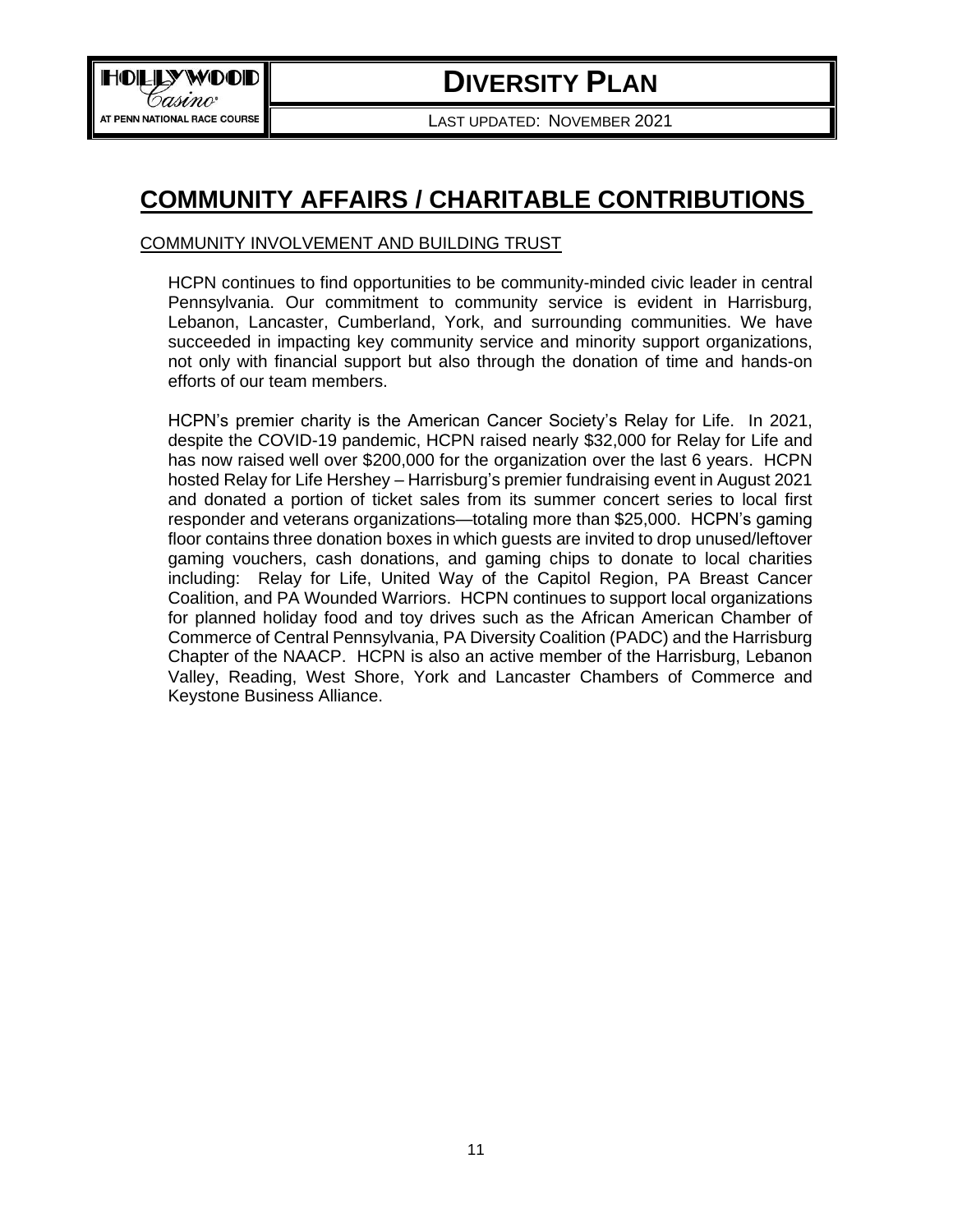

LAST UPDATED: NOVEMBER 2021

### **CONCLUSION**

<span id="page-13-0"></span>HCPN works as a team to develop high-performing, inclusive work environment reflective of its diverse community. HCPN strives to create a company culture where all ideas and all contributions are valued no matter how or from whom they may originate. HCPN's commitment to making inclusiveness the foundation of its culture is driven not only from its desire to enhance the community, but also from its importance to maintaining a sound business strategy.